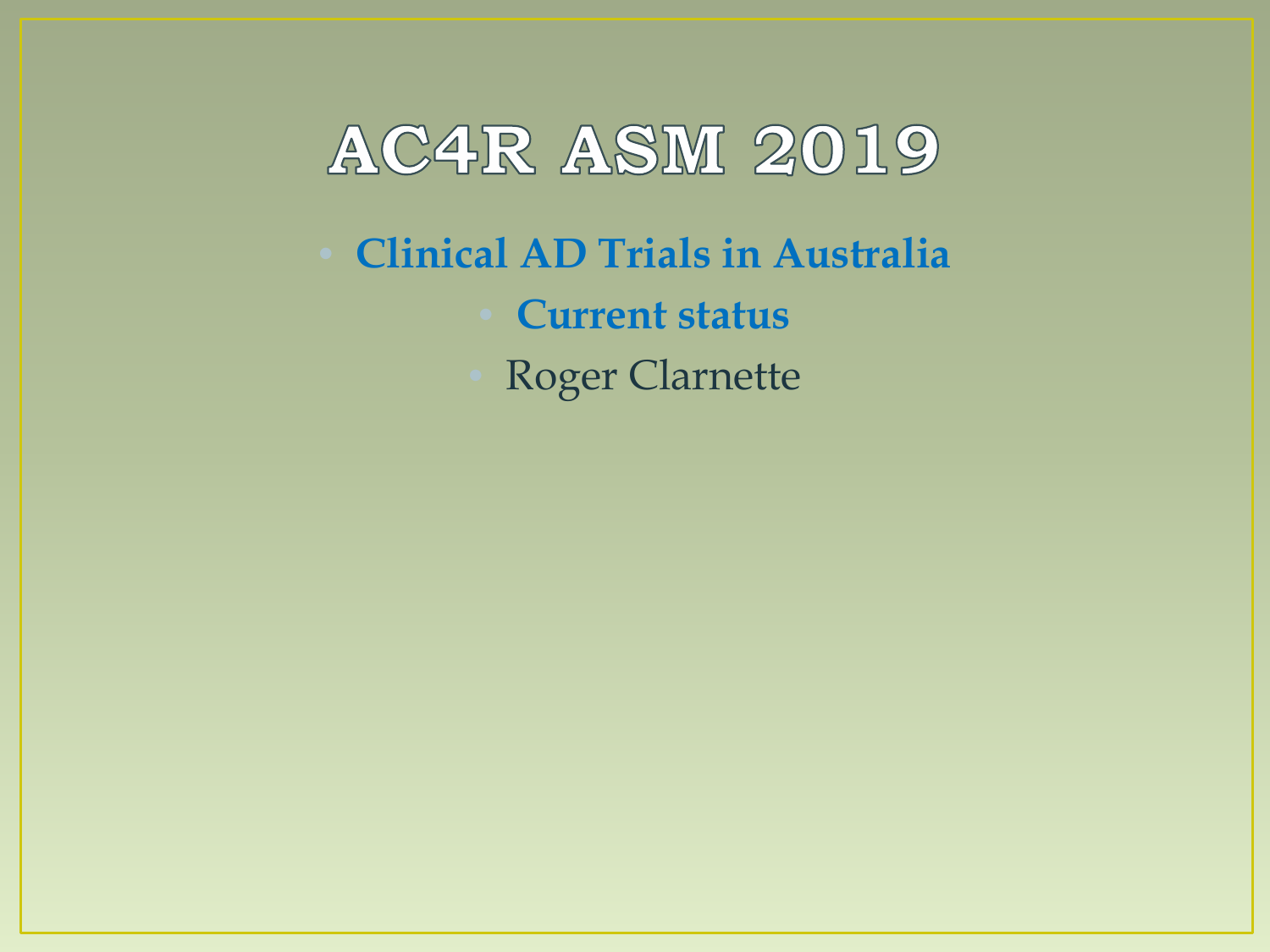#### **Treatment of AD**

- 1. Current drugs
- 2. Amyloid based therapy
- 3. Tau based therapy
- 4. Sigma receptor modulators
	- 5. Drugs in other categories
	- 6. Nutritional/Lifestyle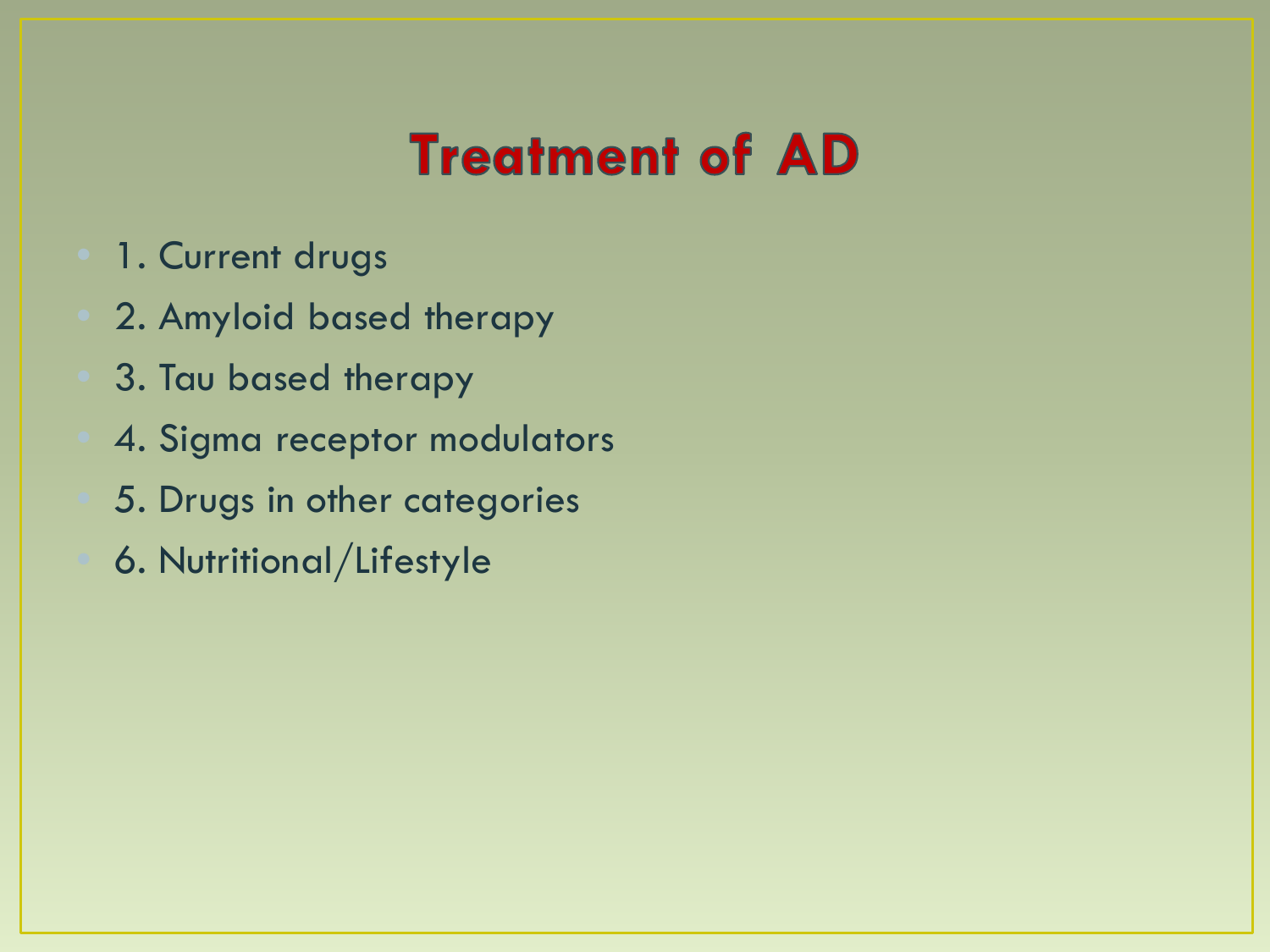# **AD Drug Trials**

- Currently 1,128 active studies of/for AD in USA (101 in Australia – 78 completed or terminated) [www.clinicaltrials.gov](http://www.clinicaltrials.gov)
- Alternating current stimulation, stem cell infusions, coconut oil, laser light and sound stimulation, oral fecal microbiota transplant, grape seed, TMS, direct current, total brain irradiation.
	- AD drug trials 2002-2012, 99.6% failure rate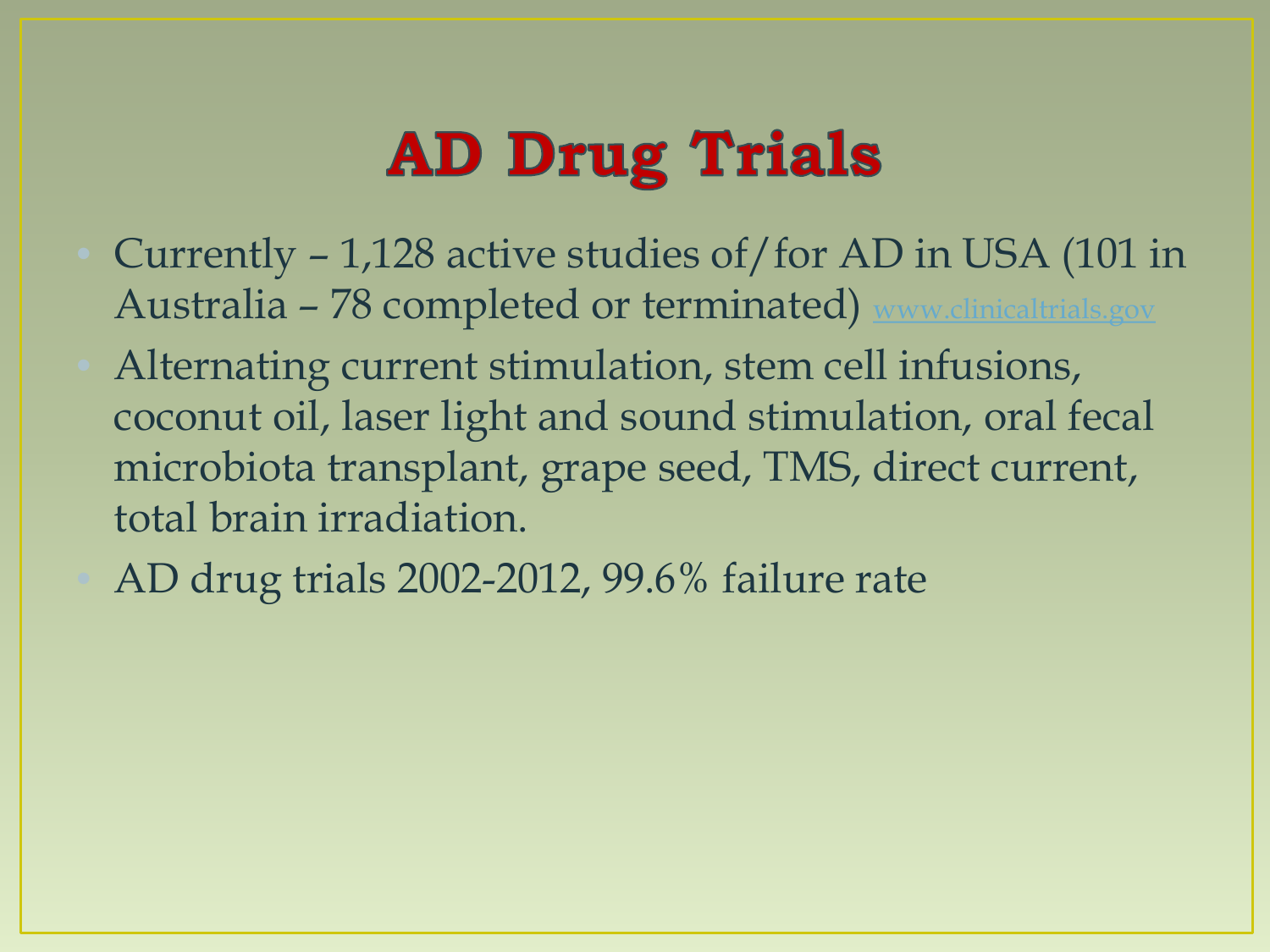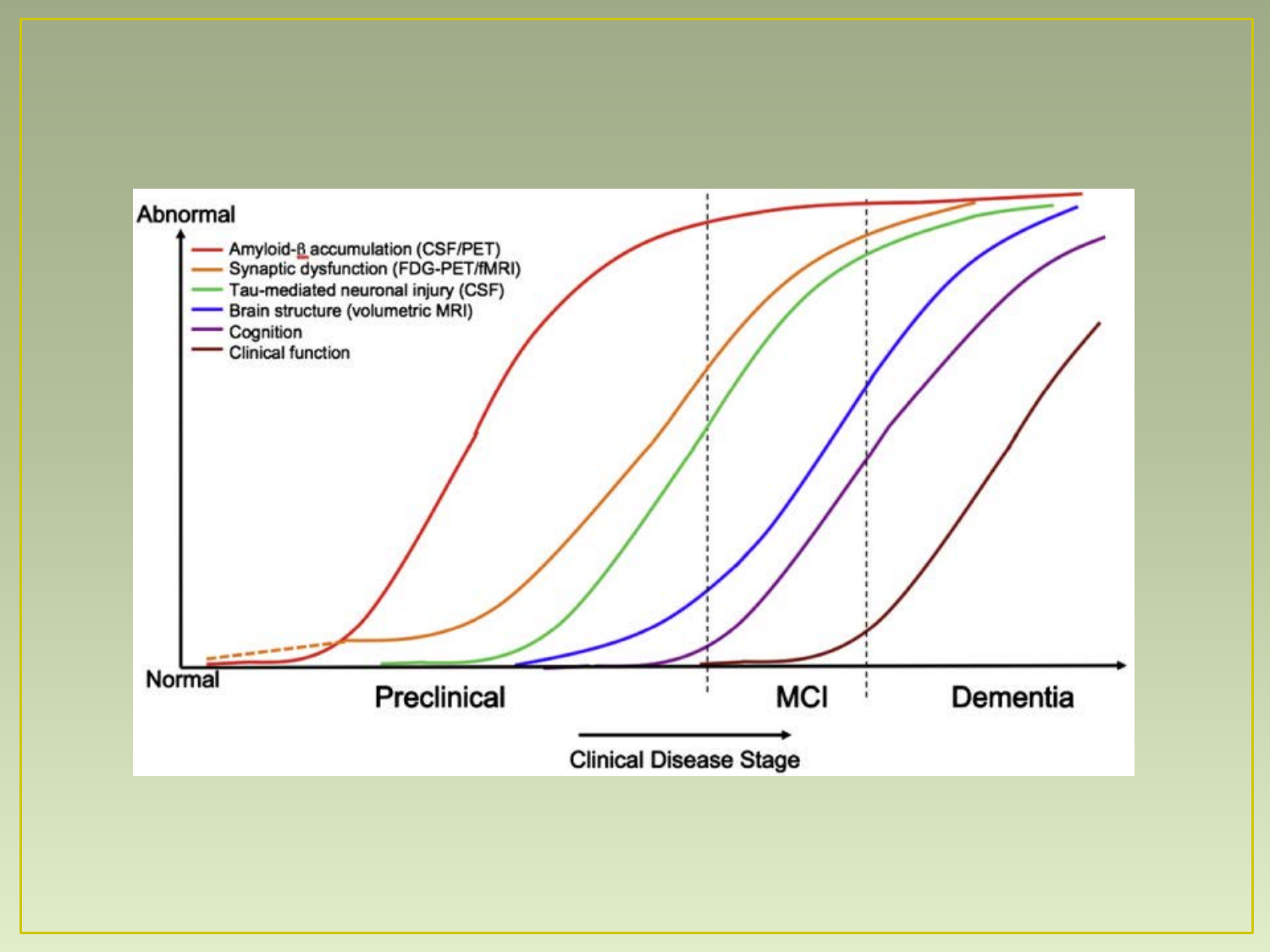#### **Current Treatment**

- Cholinesterase inhibitors
- NMDA receptor anatagonists
- Memantine 50mg modified release safety evaluation
- Donepezil transdermal patch 87.5/25cm2 AD dementia, 50-85 years, MMSE 10-26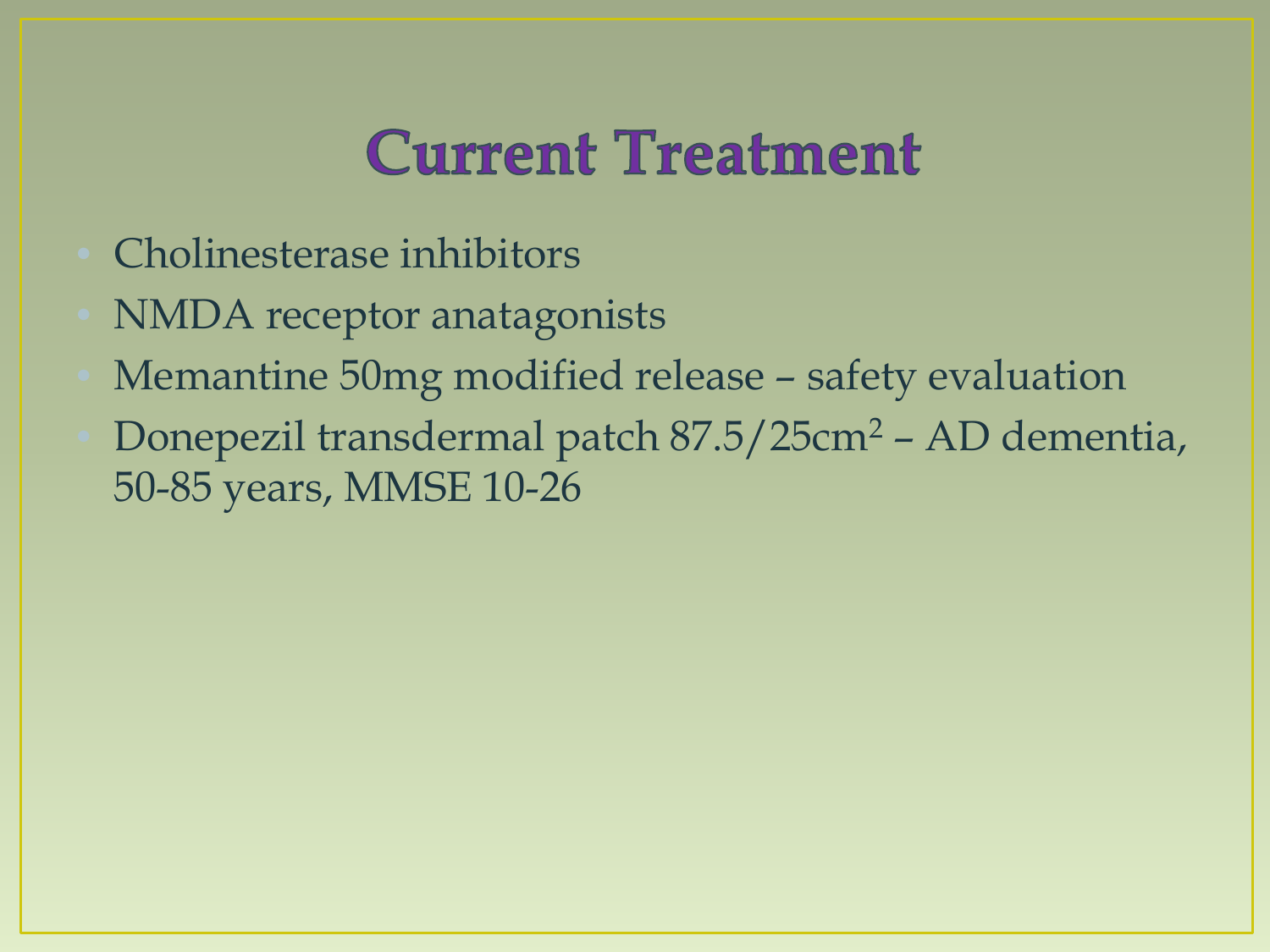- Monoclonal antibodies
- Biogen Engage Aducanumab terminated
- Roche Crenezumab terminated
- Eli Lilly Solanezumab terminated
	- Roche (Graduate) gantenerumab, MMSE ≥ 22, CDR 0.5/1, abn FCSRT, sc inj Q4W
	- Similar to bapineuzumab, gantenerumab binds primarily fibrillar, deposited  $A\beta$ , not soluble monomeric  $A\beta$  as solanezumab does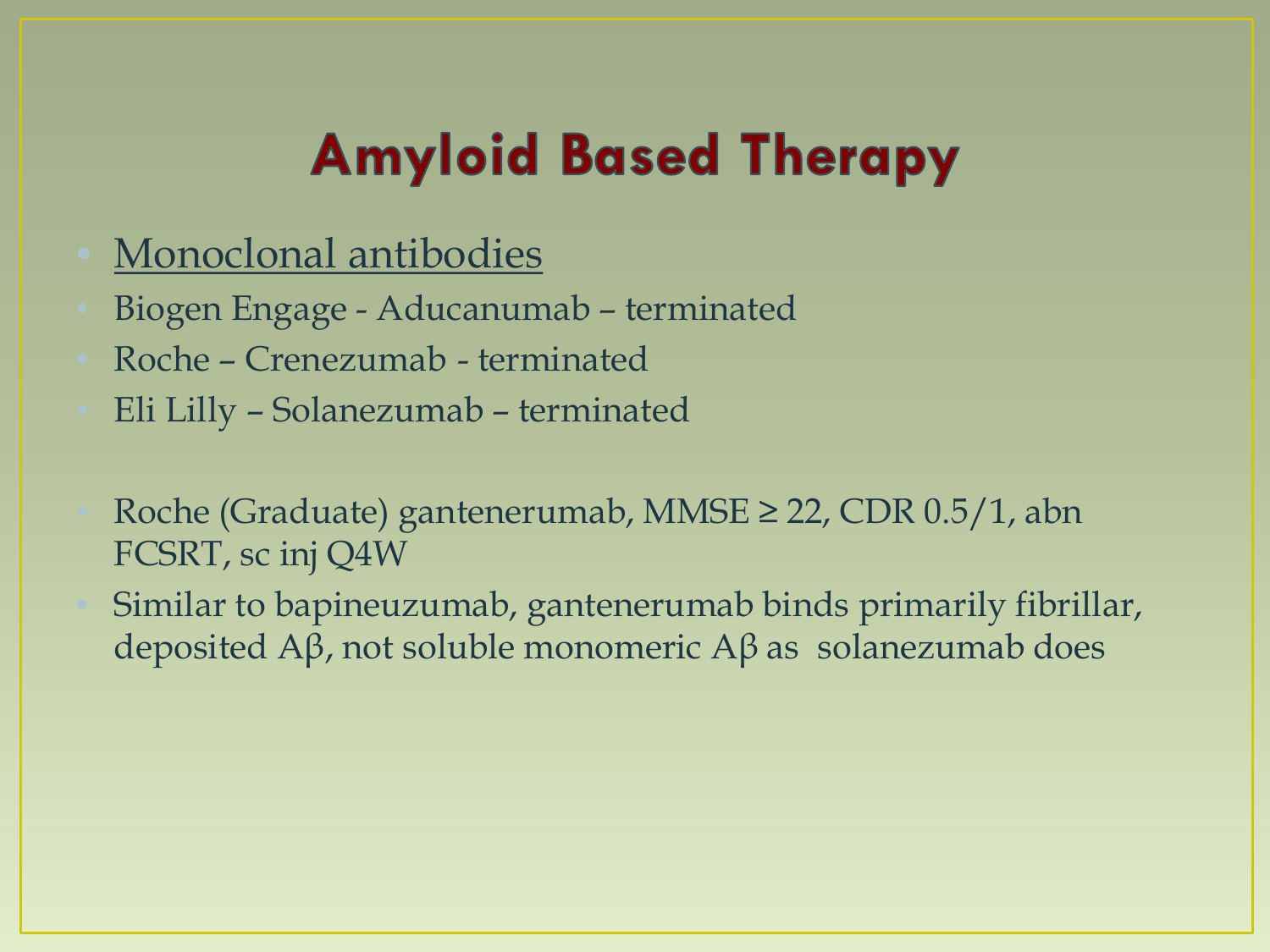- Monoclonal Antibodies
- DIAN TU sponsor Washington Uni, St Louis
- PS1, PS2 and APP mutations
- Treatment with gantererumab and solanezumab
- Eligibility  $(-)15$  to  $(+)10$  years parental age
- CDR range 0, 0.5, 1
- Outcomes Gantenerumab PIB PET, solanezumab free CSF Aβ42
- Planned BACE inhibitor arm abandoned because of liver toxicity
- Tau imaging is planned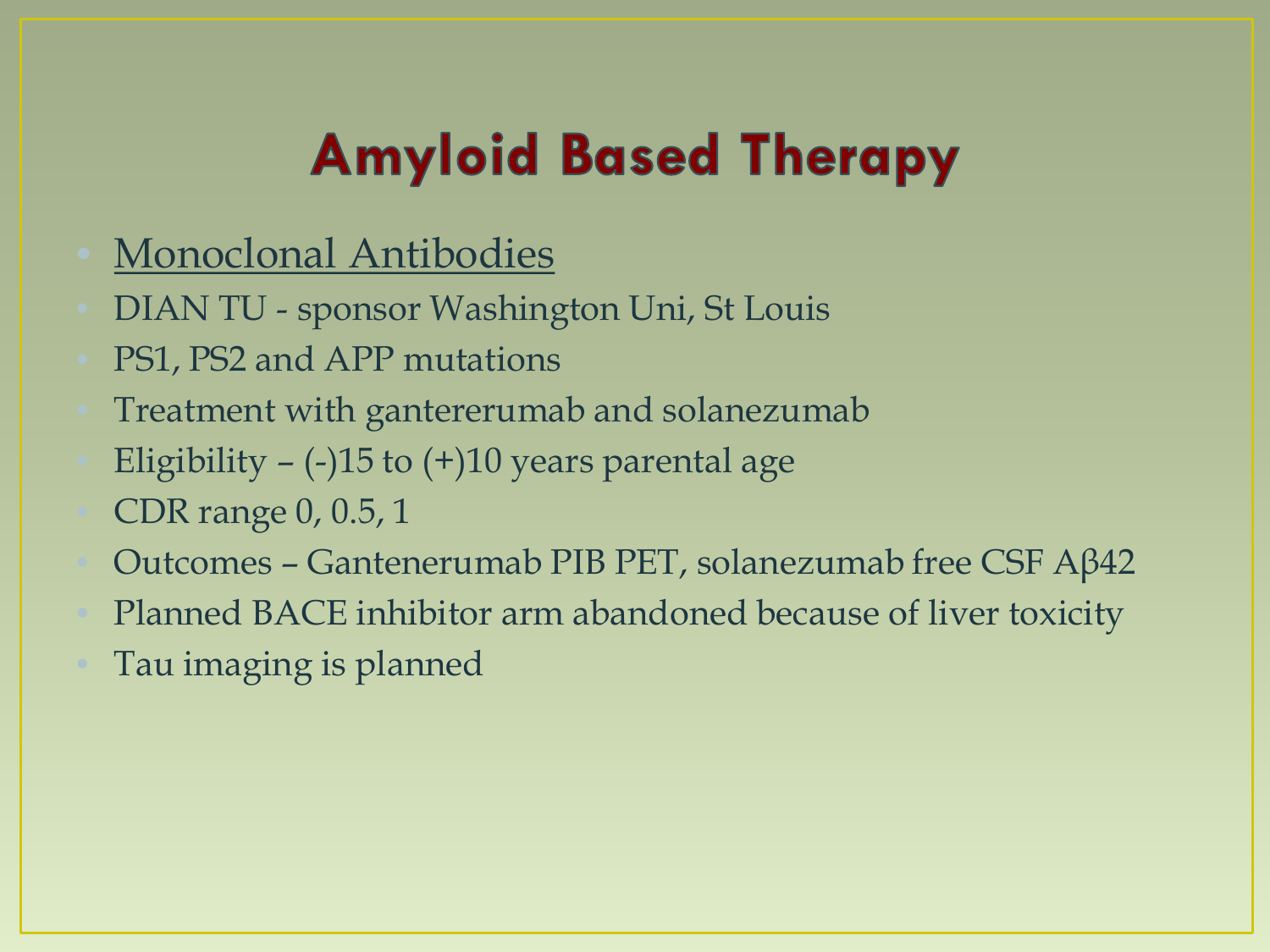- A4 study anti-amyloid treatment in asymptomatic AD
- Cognitively normal (age 65-85), CDR 0 with brain amyloid (florbetapir), MMSE 25-30
- Solenezumab vs placebo
- Primary outcome change from baseline of the ADCS Preclinical Alzheimer Cognitive Composite (ADCS-PACC) to Week 168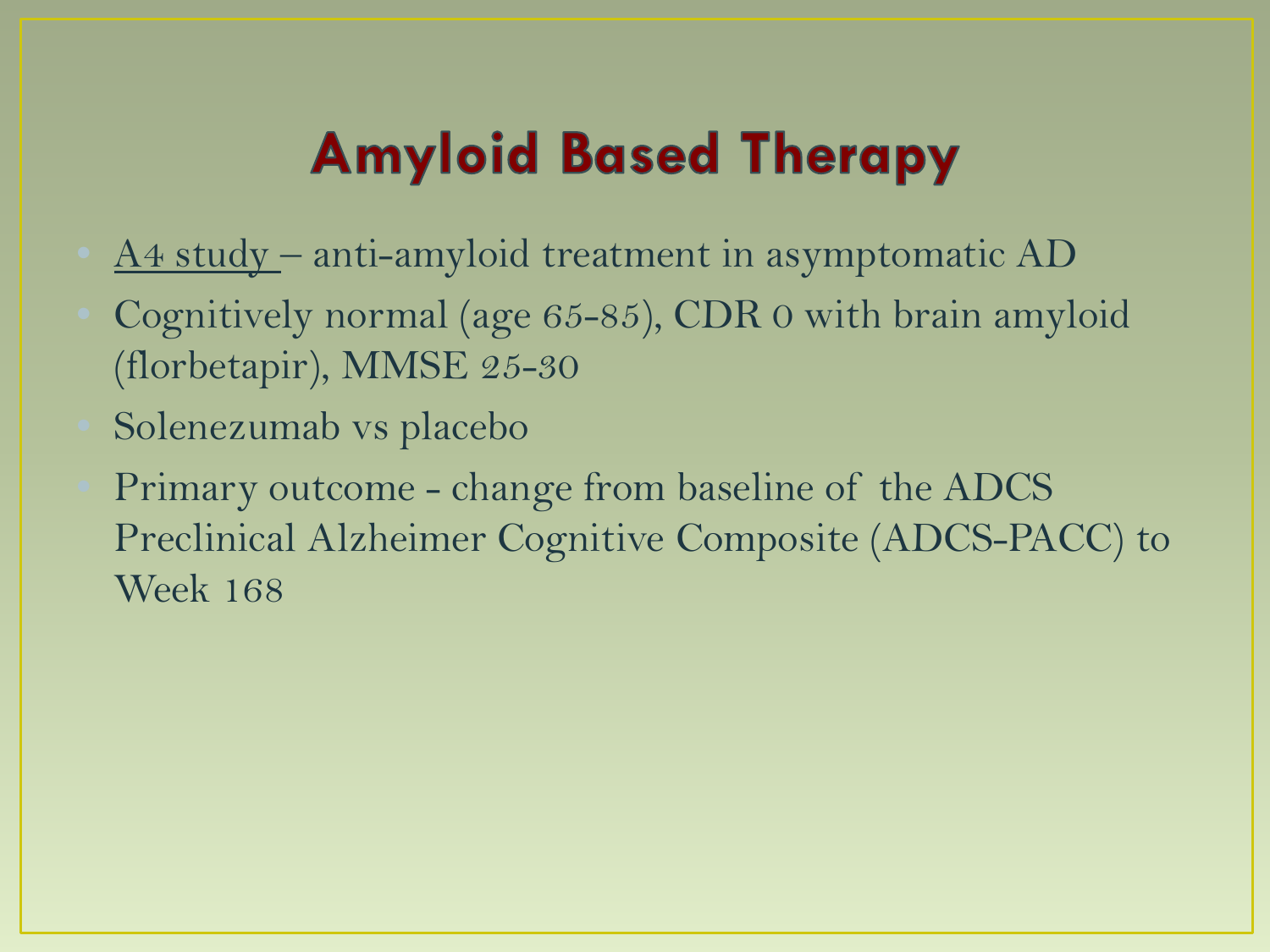- Novartis Generation 1 active immunotherapy CAD106
- Contains Aβ fragments coupled to a carrier protein
- Inclusion age 60-75, homozygous APOE  $\varepsilon$ 4, MMSE ≥24
- CAD106 immunotherapy and CNP520 (BACE inhibitor)
	- im injections quarterly
	- - oral capsule
	- - placebo:active 3:5
- Outcome –
- 1. Time to diagnosis of MCI due to AD
- 2. Change in APCC score at 60 months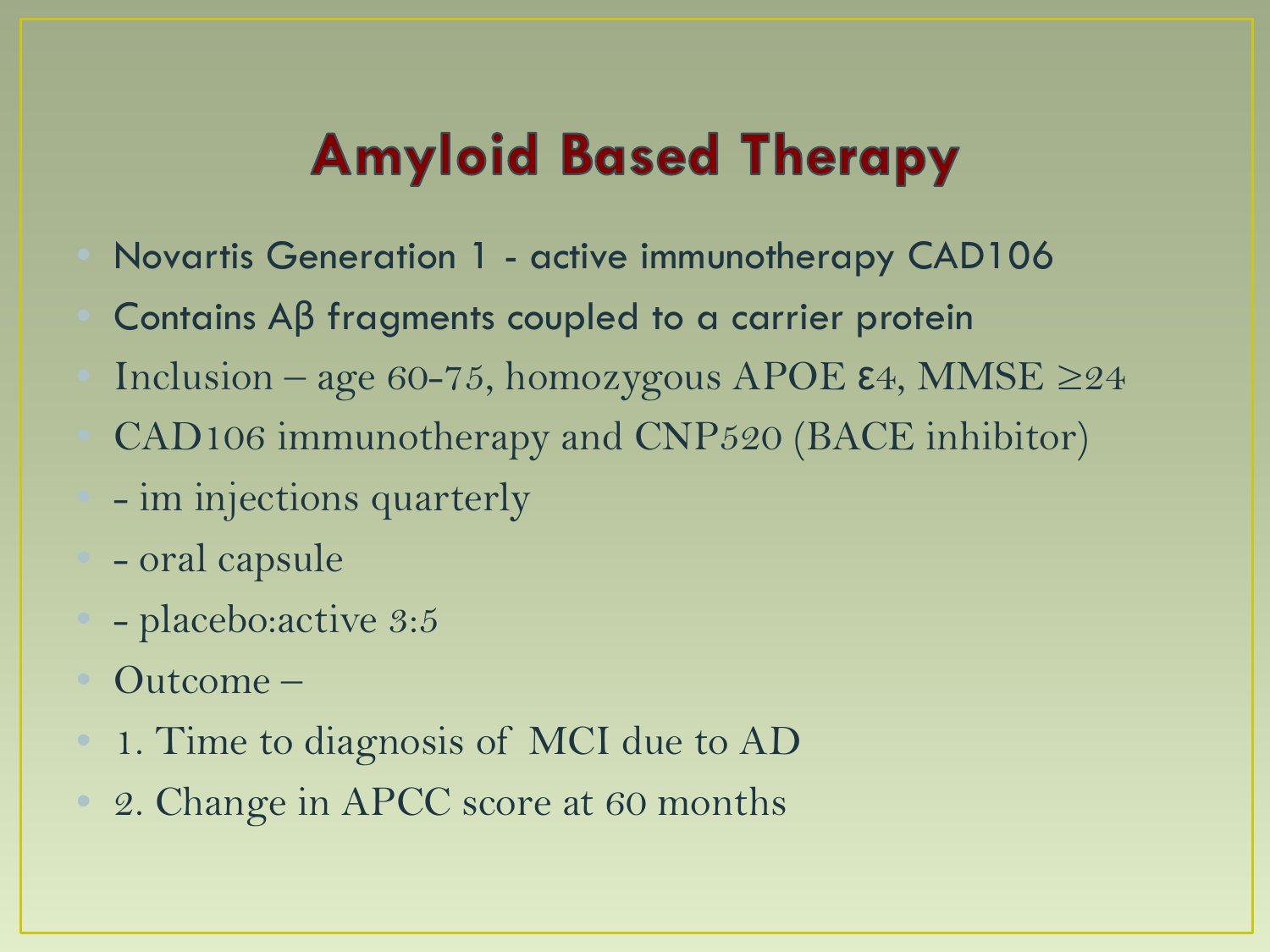- $\overline{BACE}$  inhibitors (β site APP cleaving enzyme)
- Up stream interference with the amyloid cascade
- Show  $>80\%$  reductions of amyloid β peptides in CSF
- JNJ-54861911 (liver toxicity) terminated
- Eisai (Mission AD) –terminated
- Novartis Generation 1/2 terminated
- Eli Lilly Amaranth termionated
- Merck verubecestat terminated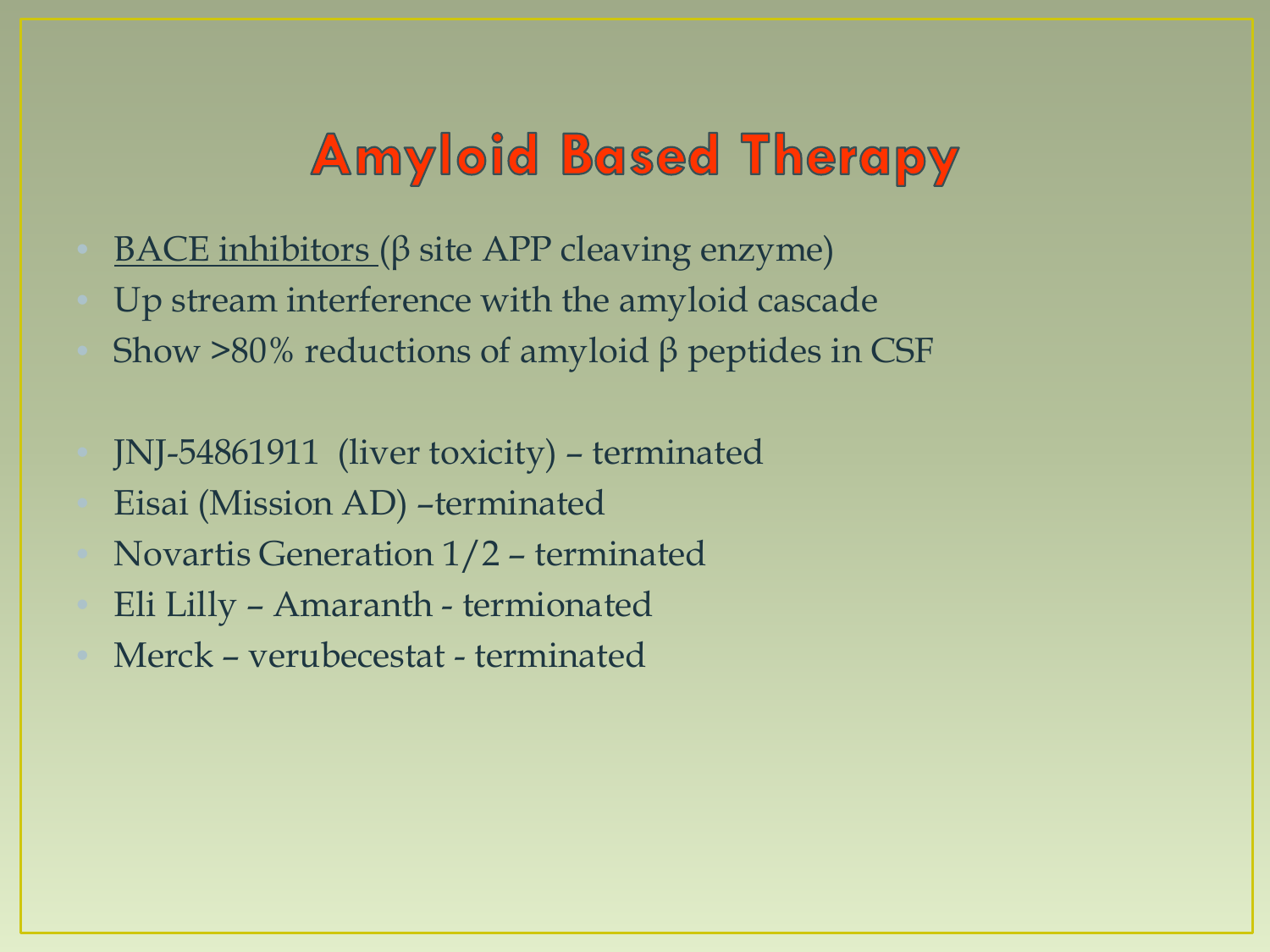#### Anti-tau immunotherapy

- ABBV-8E12 mab binds to human microtubule associated tau in CSF
- MMSE 22-30, age 55-85
- Current trial monthly iv infusions (active:placebo 3:1)
- Aim reduce accumulation of phosphorylated tau
- CDR SOB is primary outcome measure
- Biogen (Tango) mab (BIIB092) binds tau at amino terminus • MMSE 22-30
- Monthly iv infusions (Active:placebo 3:1)
- Genentech (RO7105705) phase 2, anti-tau IgG4 mab
- iv infusion, MMSE>20. Outcome –CDR SOB at 12 months
- Not recruiting but active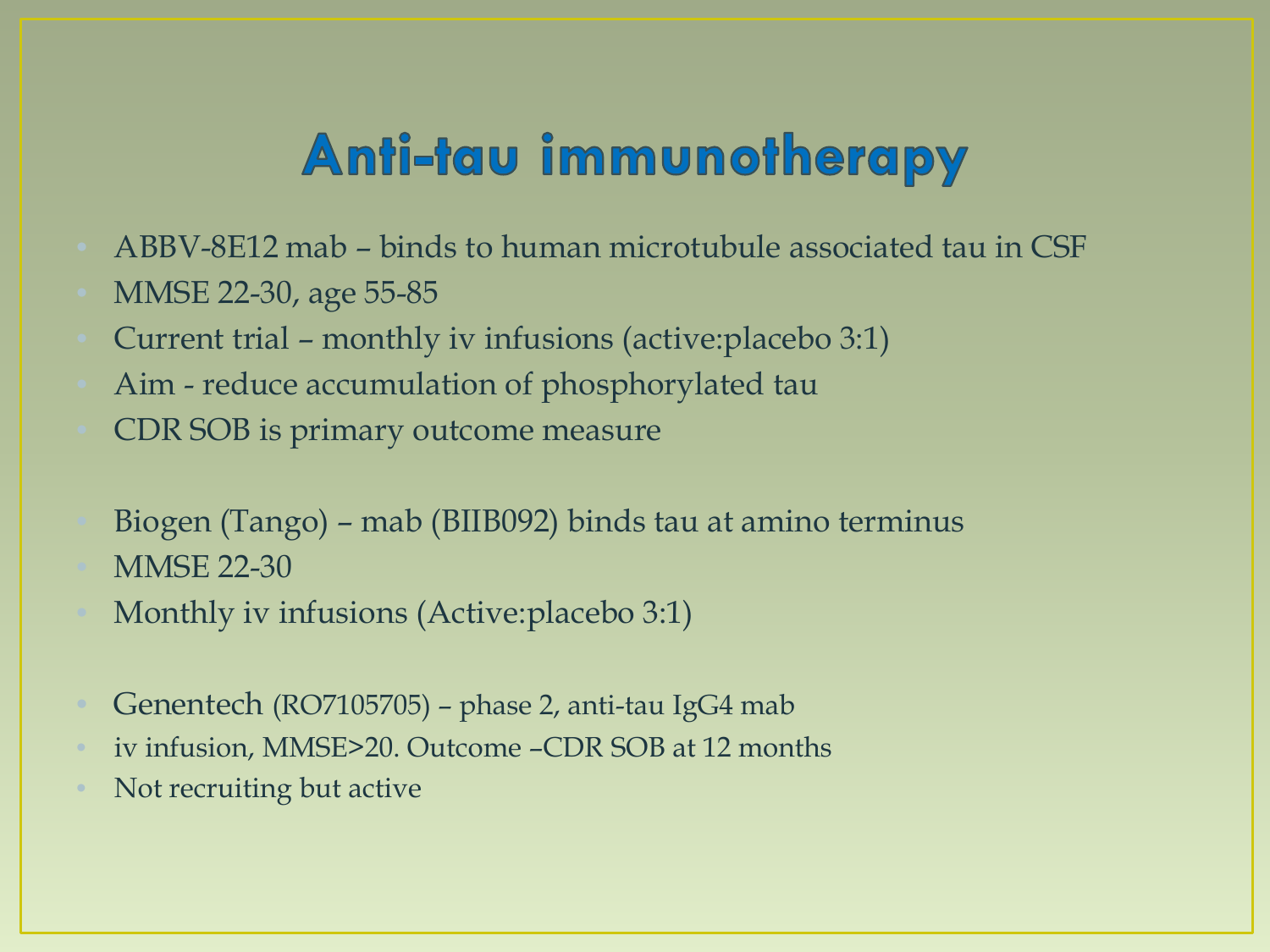## **Sigma Receptor Modulators**

- Cognition Therapeutics CT1812
- Prevents  $\Lambda\beta$  oligomer binding to receptors sigma 2PGRMC1 antagonist, high brain penetrance
- Phase 2 study, MMSE 18-26, amyloid PET +ve, treatment for six months
	- Two active doses vs placebo
	- ADASCog/CGIC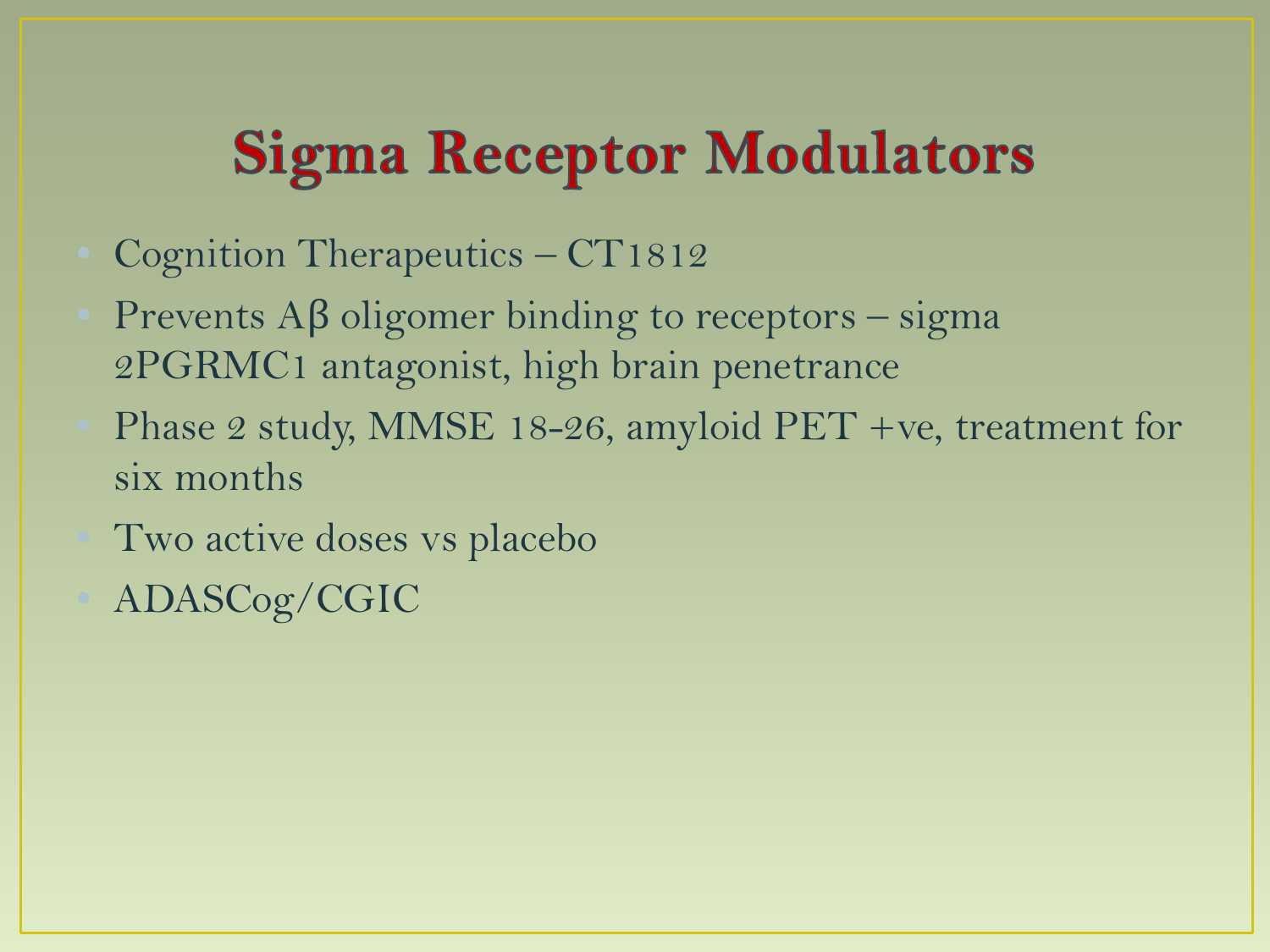## **Sigma Receptor Modulators**

- ANAVEX®2-73, mechanism of action via sigma-1 receptor activation and M1 muscarinic allosteric modulation,
- Enhances neuroprotection and cognition in AD.
- Effective in very small doses in transgenic  $(3xTg-AD)$  mice cognitive deficits, amyloid and tau pathologies, and also has beneficial effects on inflammation and mitochondrial dysfunctions.
- Therapeutic advantages in Alzheimer's and potentially other proteinaggregation-related diseases given its ability to enhance neuroprotection and cognition via sigma-1 receptor activation and M1 muscarinic allosteric modulation.
- Current study phase 2b/3
- MMSE 20-28, Primary outcome ADASCog, 48 weeks duration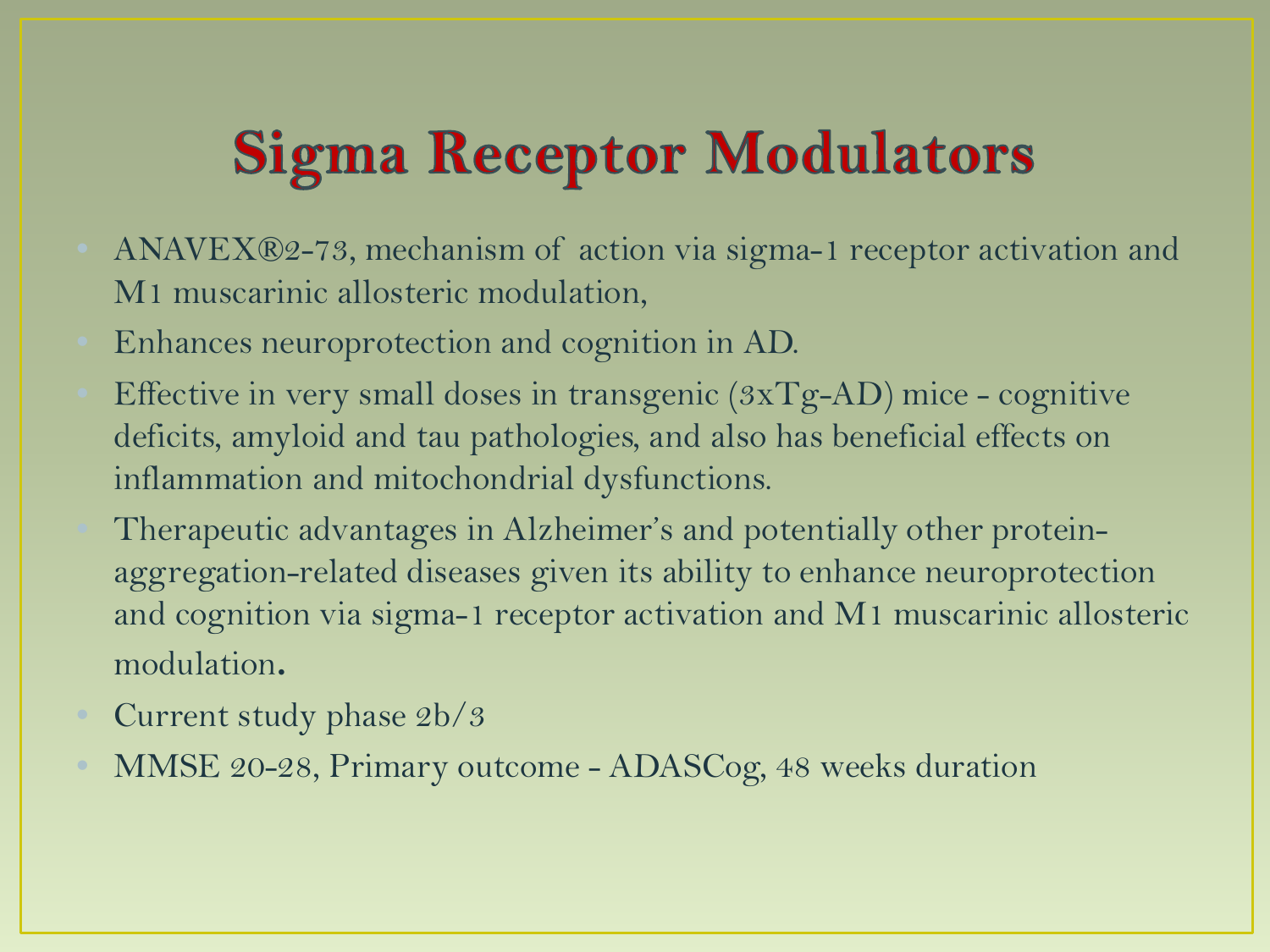### **Drugs in Other Categories**

- Neuroscience Trials Australia (3D) Deferiprone (to delay dementia) in MCI due to AD (Australia only)
- Iron chelator
- $MMSE \geq 22$
- 15mg/kg bd po for 52 weeks vs placebo
- Must have +ve amyloid PET
- Tricaprillin phase 1
- Lipid multiparticulate formulation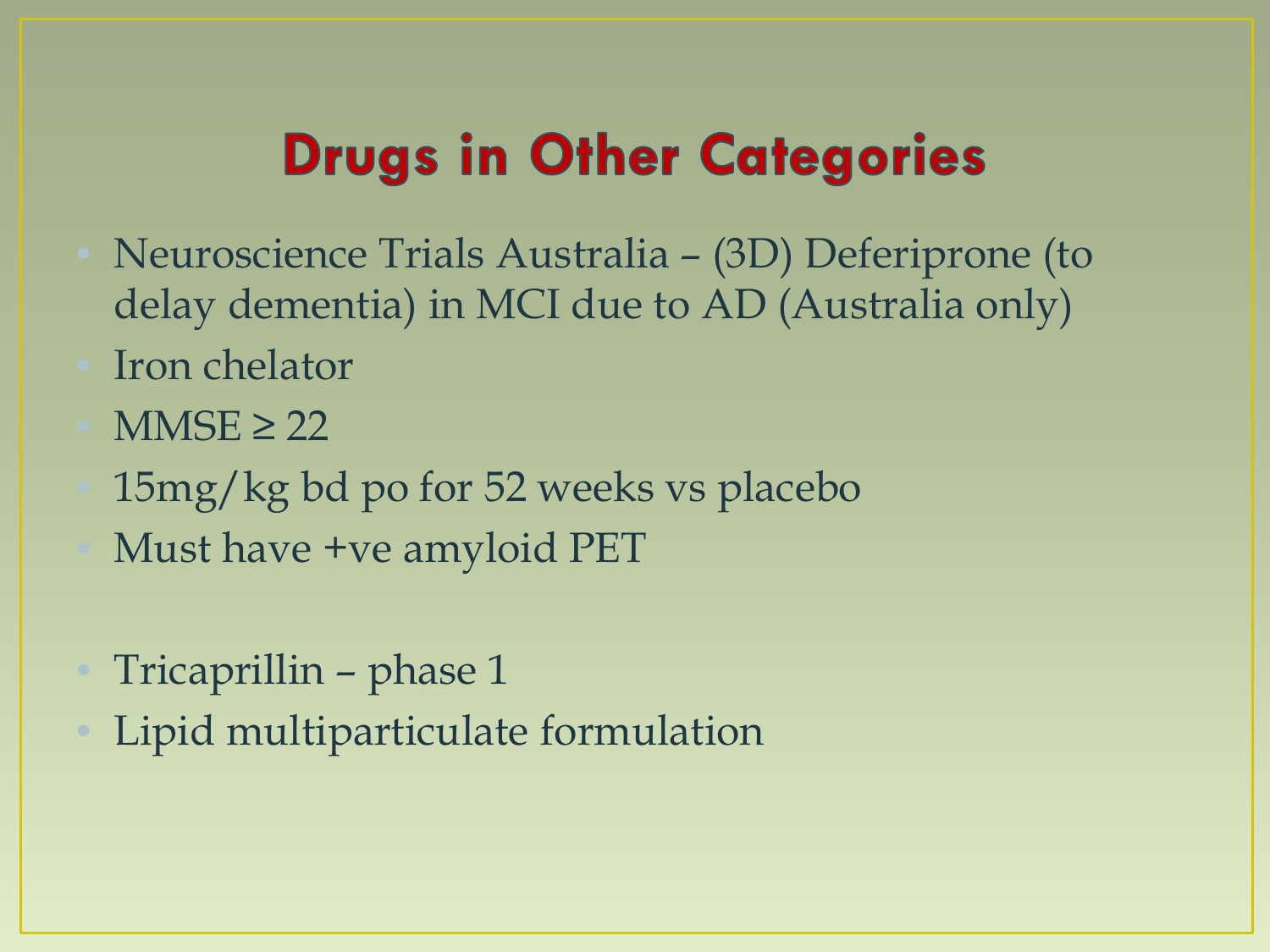#### **Drugs in Other Categories**

- Avanir Treatment of agitation in dementia with AVP-786
- Phase 2 study with AVP-923 significant reduction in agitation based on NPI (non-deuterated form of drug)
- Phase 3 trial no sites active in Australia
- Actinogen (Xanadu) Xanamem completed ?another phase 2 study at a higher dose
	- Alector iv AL002 single dose, immune modulator, one site in Melbourne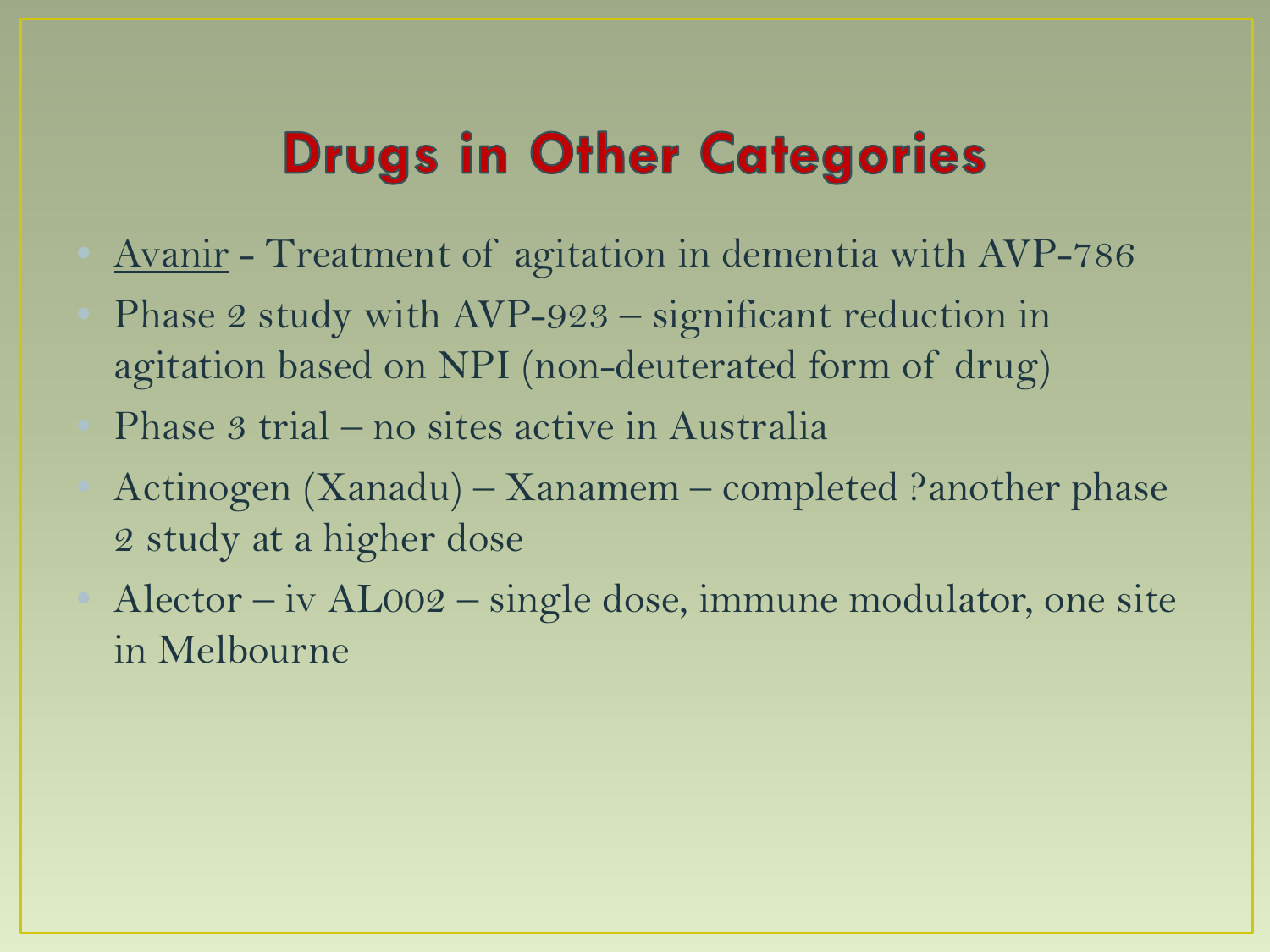### **Drugs in Other Categories**

- AZTherapies (Cognite) inhaled/oral Aβ polymerisation inhibitor
- CDR 0.5 and CSF Aβ c/W AD
- 55-79 years
- CDR SOB is primary outcome measure
- NeuroActiva oral tranuerocin, MMSE >23, 24 week duration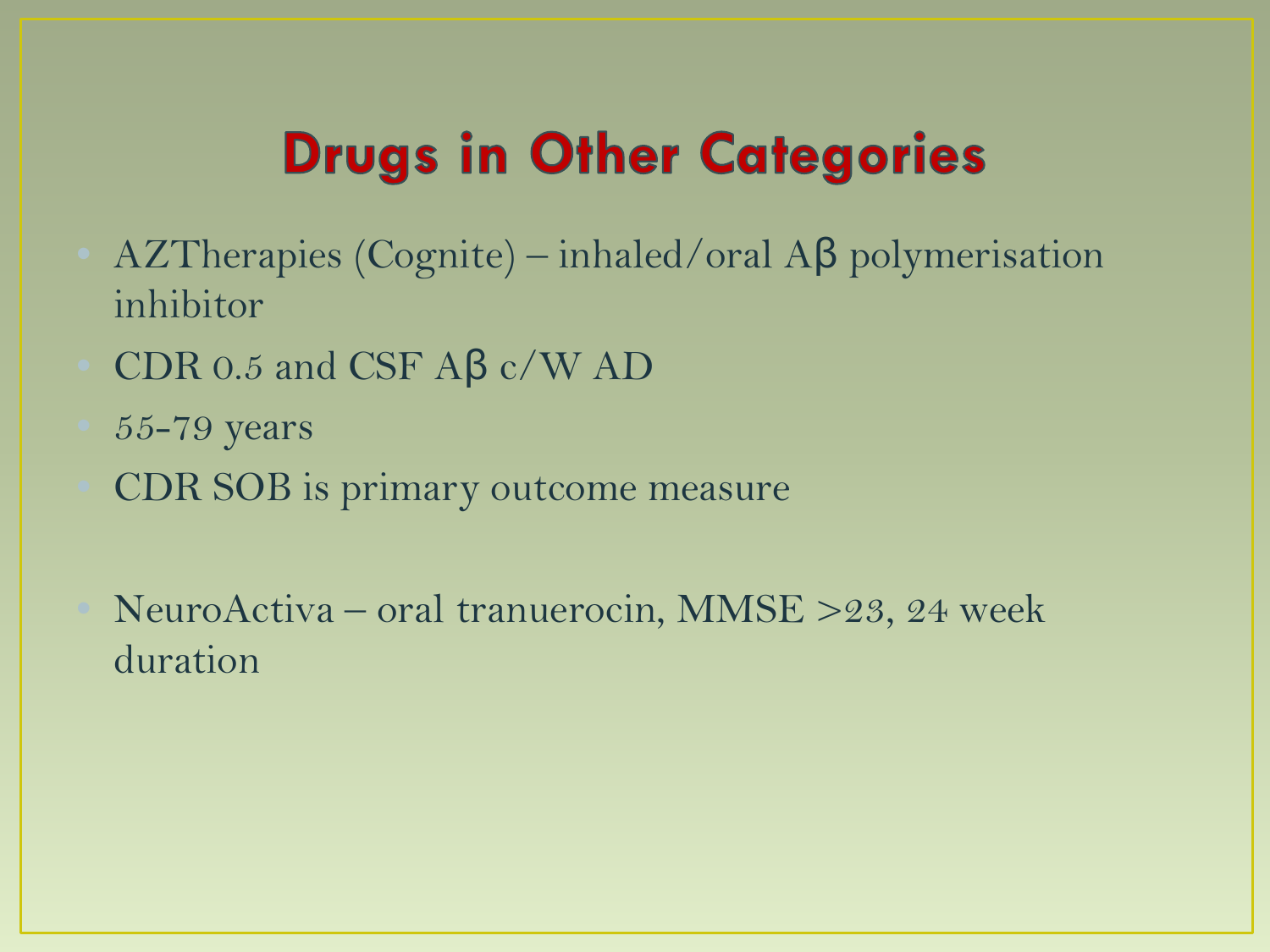## InmuneBio – Xpro 1595

- Inhibitor or TNF selectively neutralises soluble TNF
- Phase 1b open label, sc injection weekly for 12 weeks
- Inclusions: +ve amyloid biomarker, hsCRP >2mg/l, MMSE 13-24
- $LP x 2$  required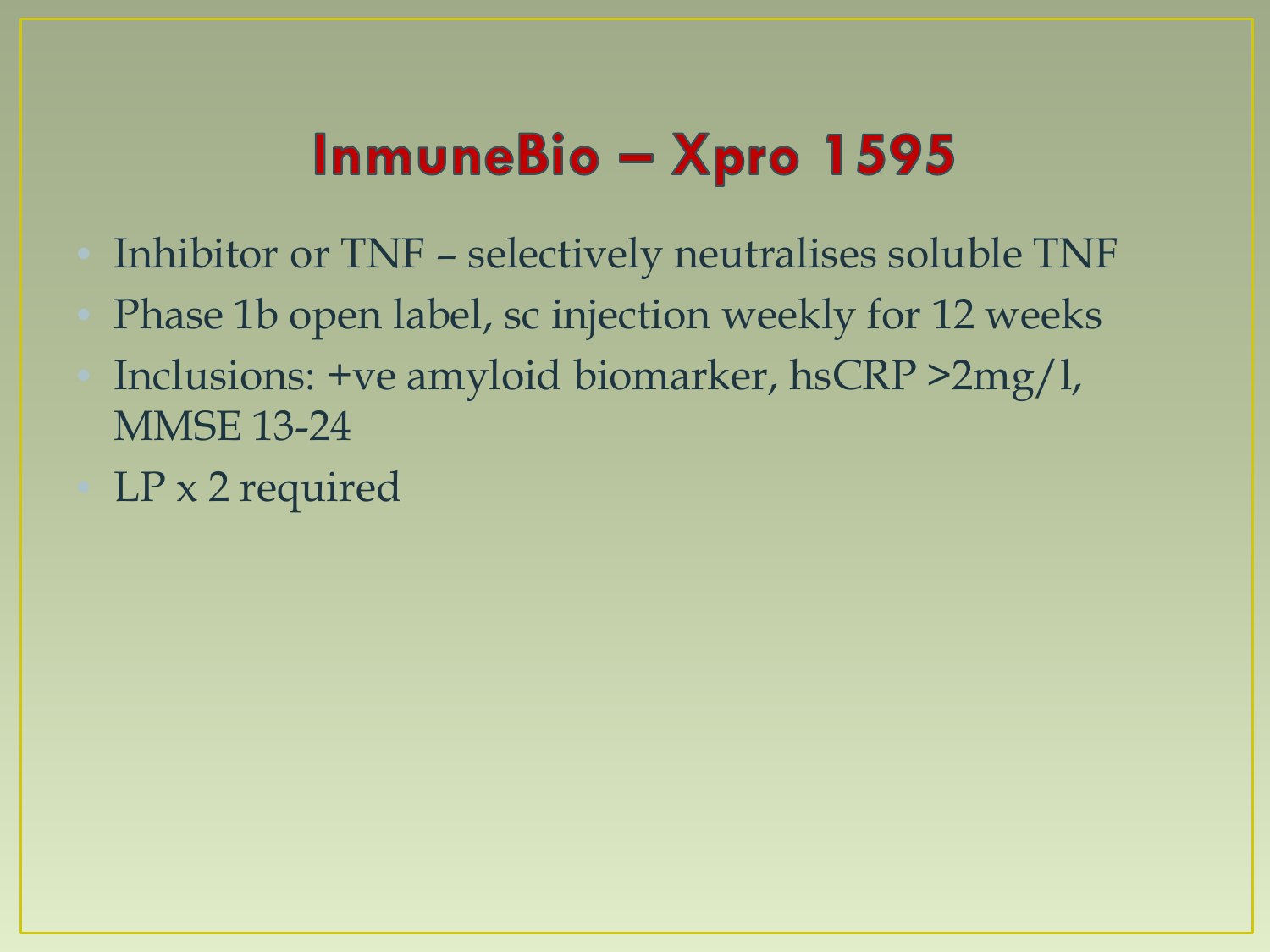#### Roger's Rants

#### • Repudiate Ridiculous Research Requirements (ACR4)

- **Technocracy** is a system of governance where decision-makers are selected on the basis of technological knowledge. Scientists, engineers, technologists, or experts in any field, exert control, instead of elected representatives.
	- Have clinical trials been taken over by technocrats?

• *"In the realm of clinical trials it is evident that technocrats have taken over many aspects of research. These people have high intelligence but often display little wisdom. They are embedded in the middle layers of large complex systems and usually eschew common sense. They are unaccountable for their actions and like politicians are promoted after reducing the productivity of and wasting the time of honest professionals. They insist that the people that they consider to be serfs do their bidding to ensure that the integrity of the system remains intact."* Anonymous 2017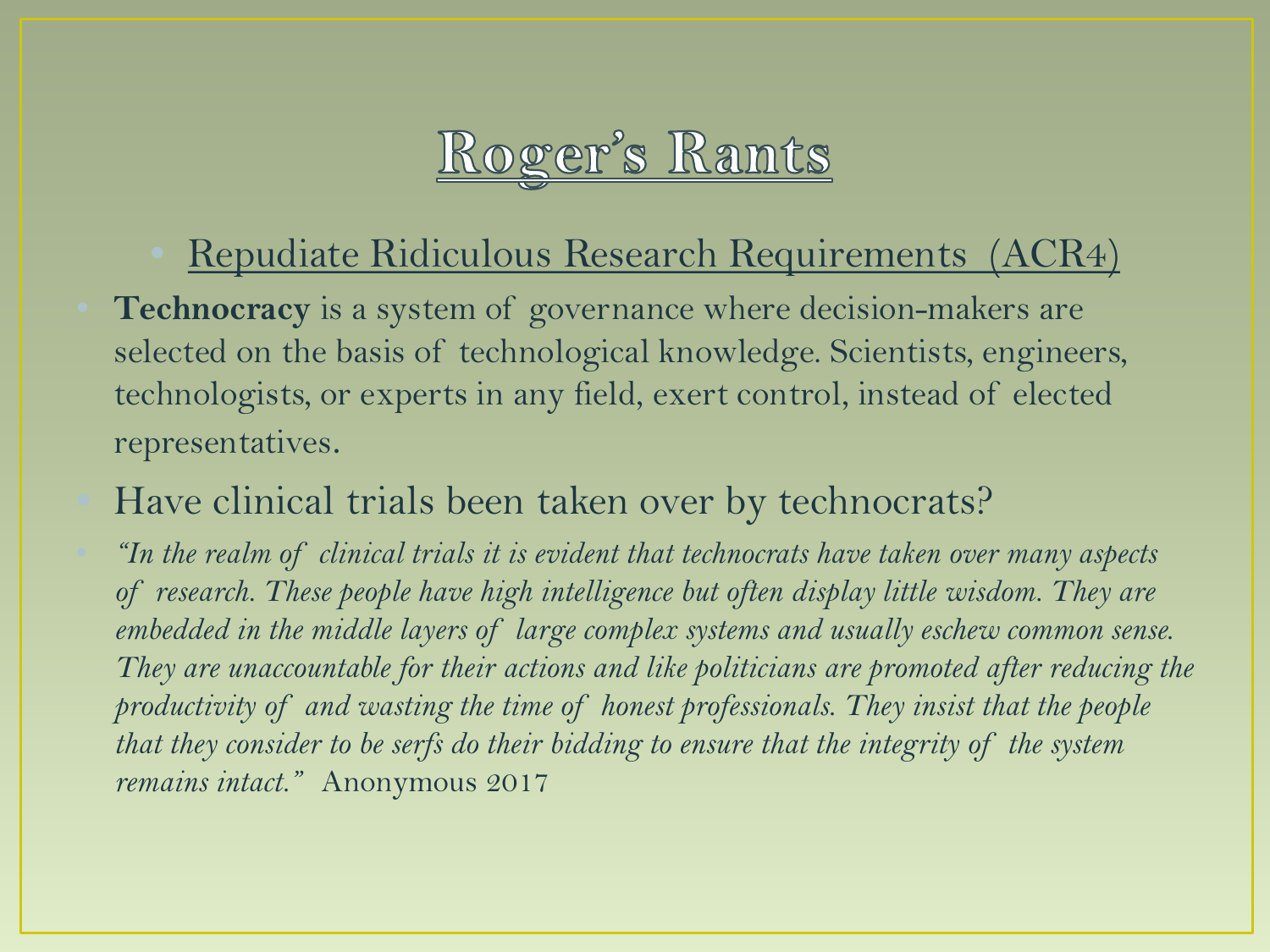#### Roger's Rants

- 1. Anonymous email instructions to do 'training' no indication of sponsor, study, web address, author and 'do not reply to this email'.
- 2. Training provides little useful information and does not lead to practical skill acquisition
- 2. Blackmail complete the training or the study will not go ahead
- 3. Medical monitors unnecessary scrutiny of everything investigators do. Lack of flexibility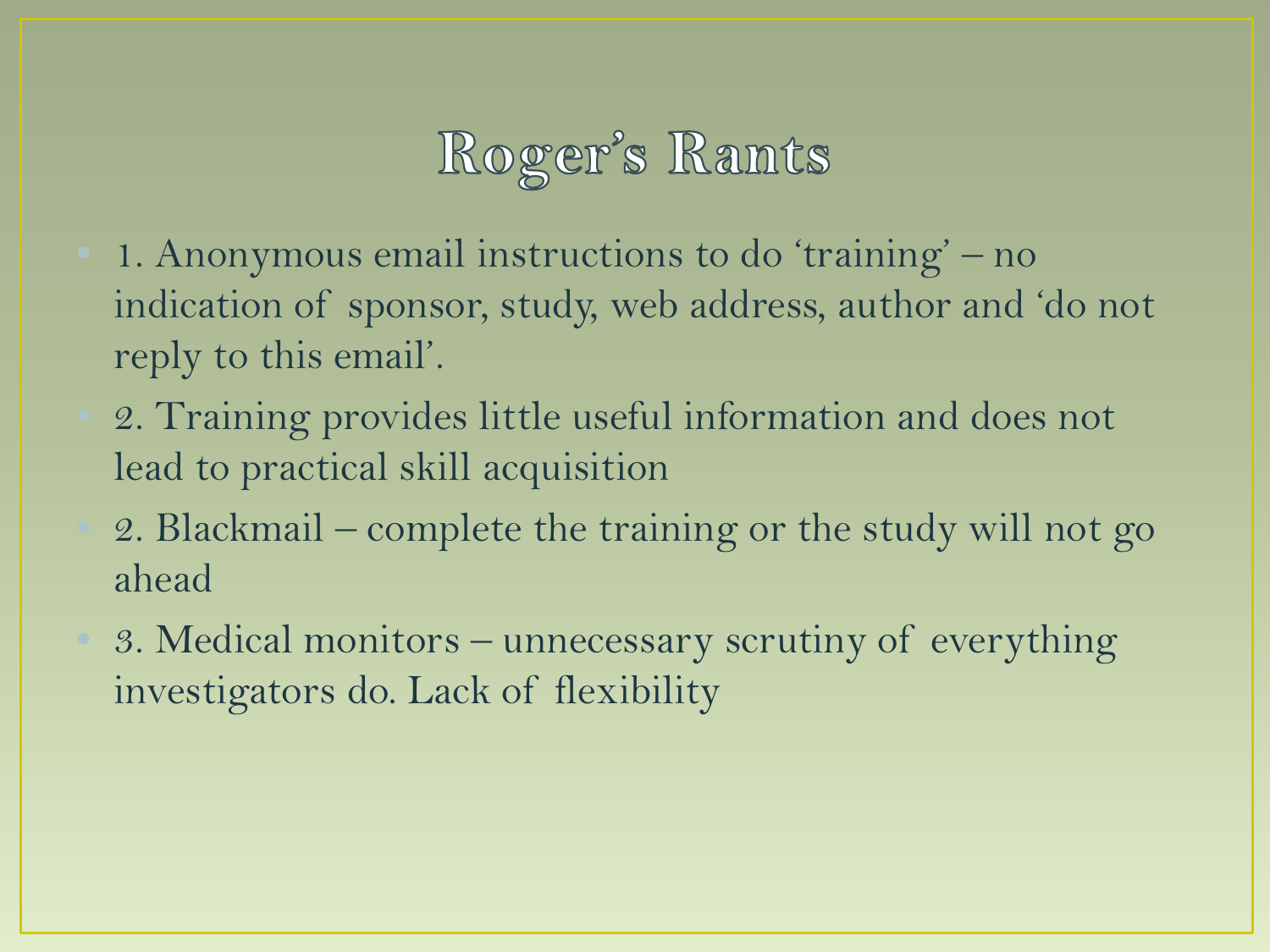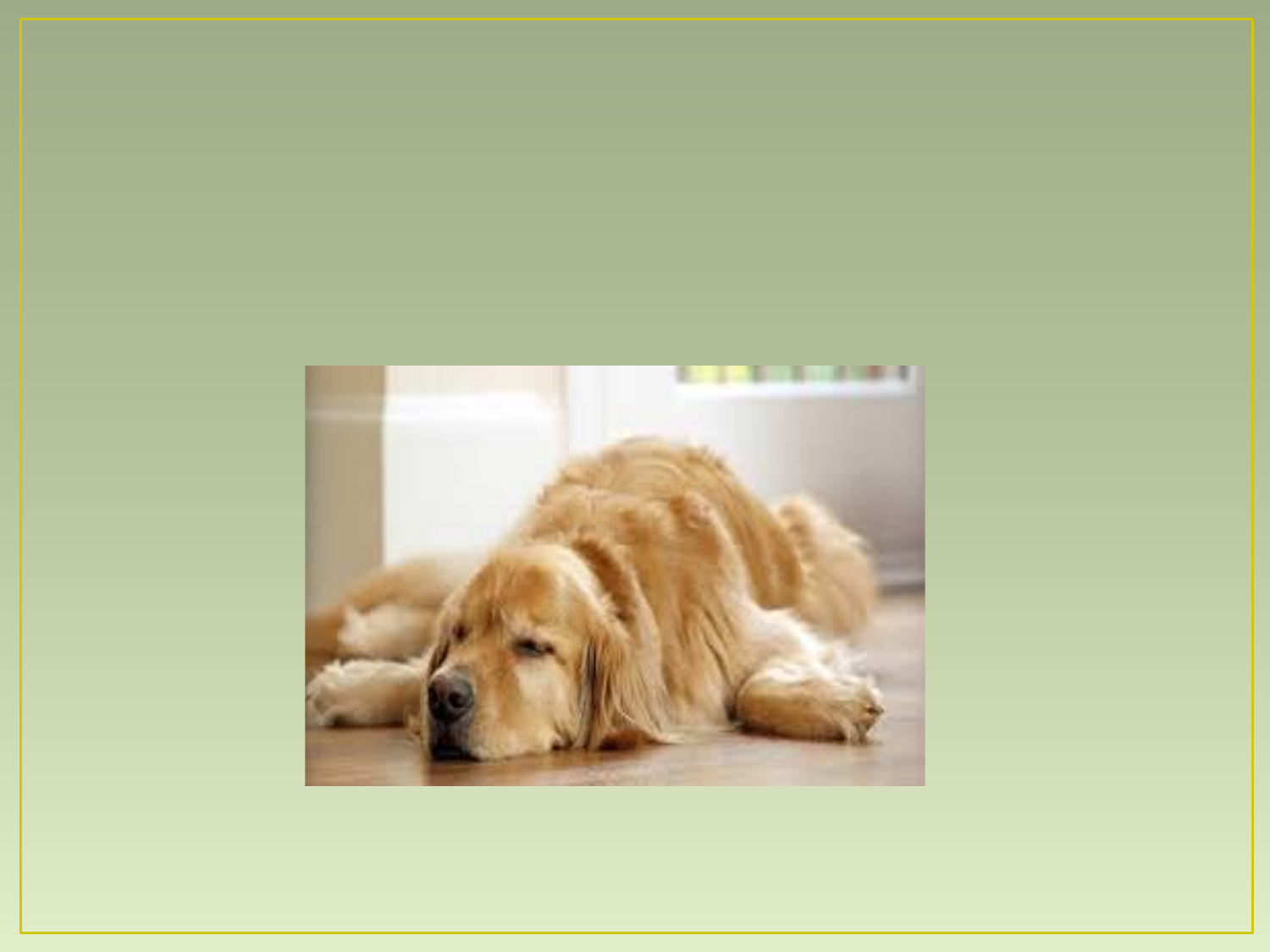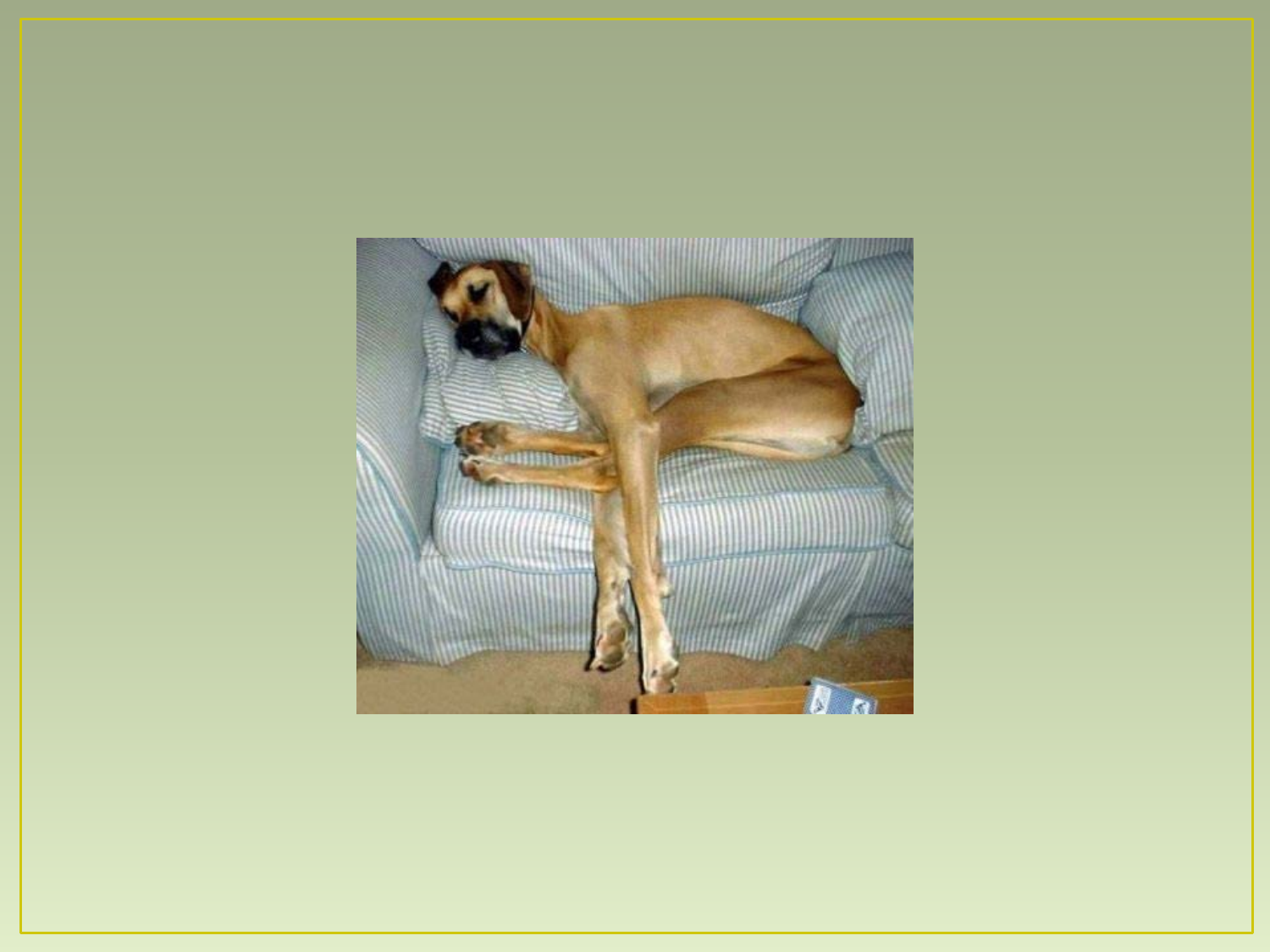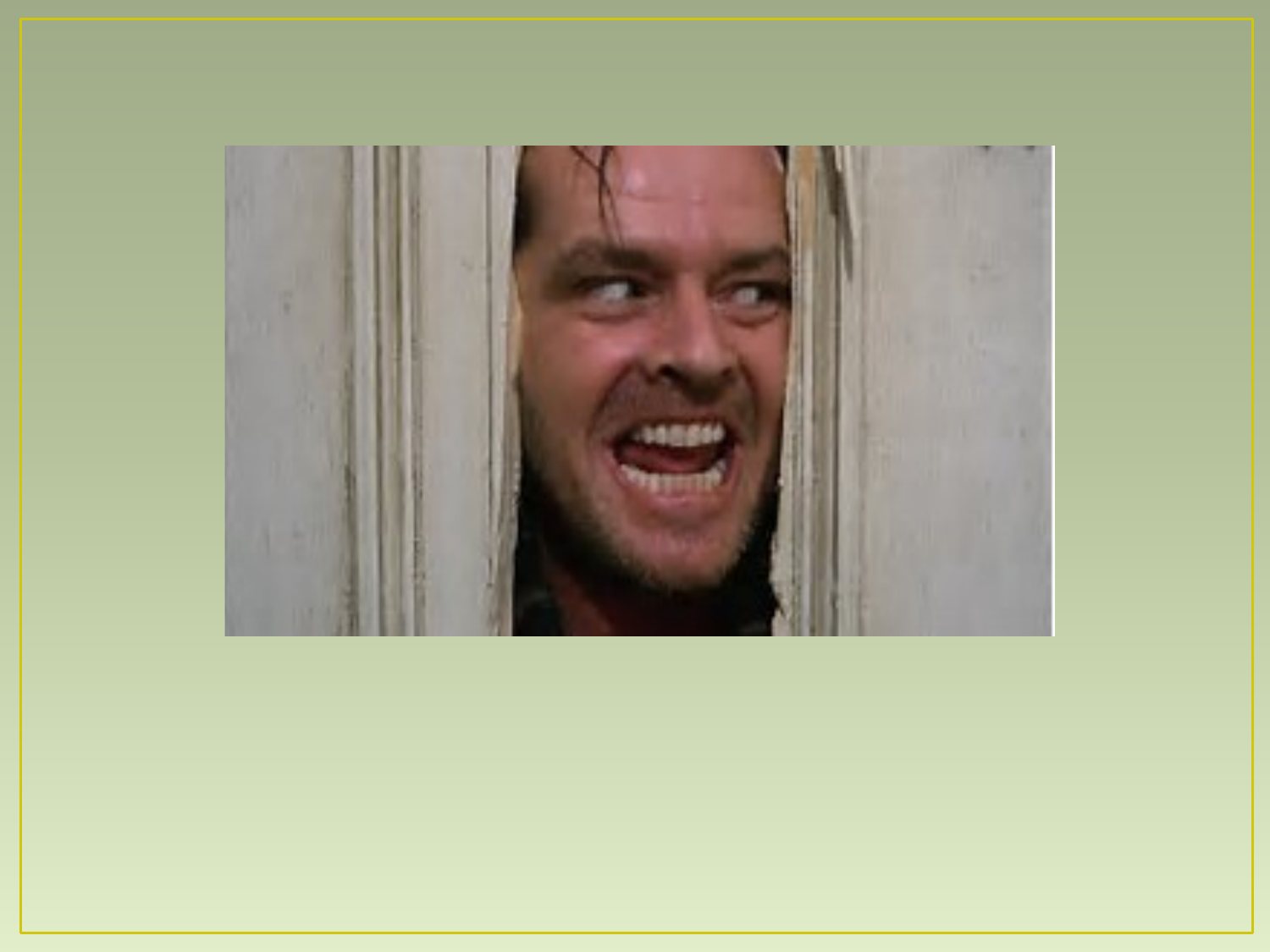#### **How to Legally Own Another Person**

- *Skin In The Game*  Nassim Nicholas Taleb 2018
- 'Bureaucracy (technocracy) is a construction by which a person is conveniently separated from the consequences of his or her actions.'
- To survive, organisations need a certain number of people associated with it to be deprived of a share of their freedom. How do organisations own people?
- 1. conditioning and psychological manipulation
- 2. by conferring skin in the game so the person has something to lose if they disobey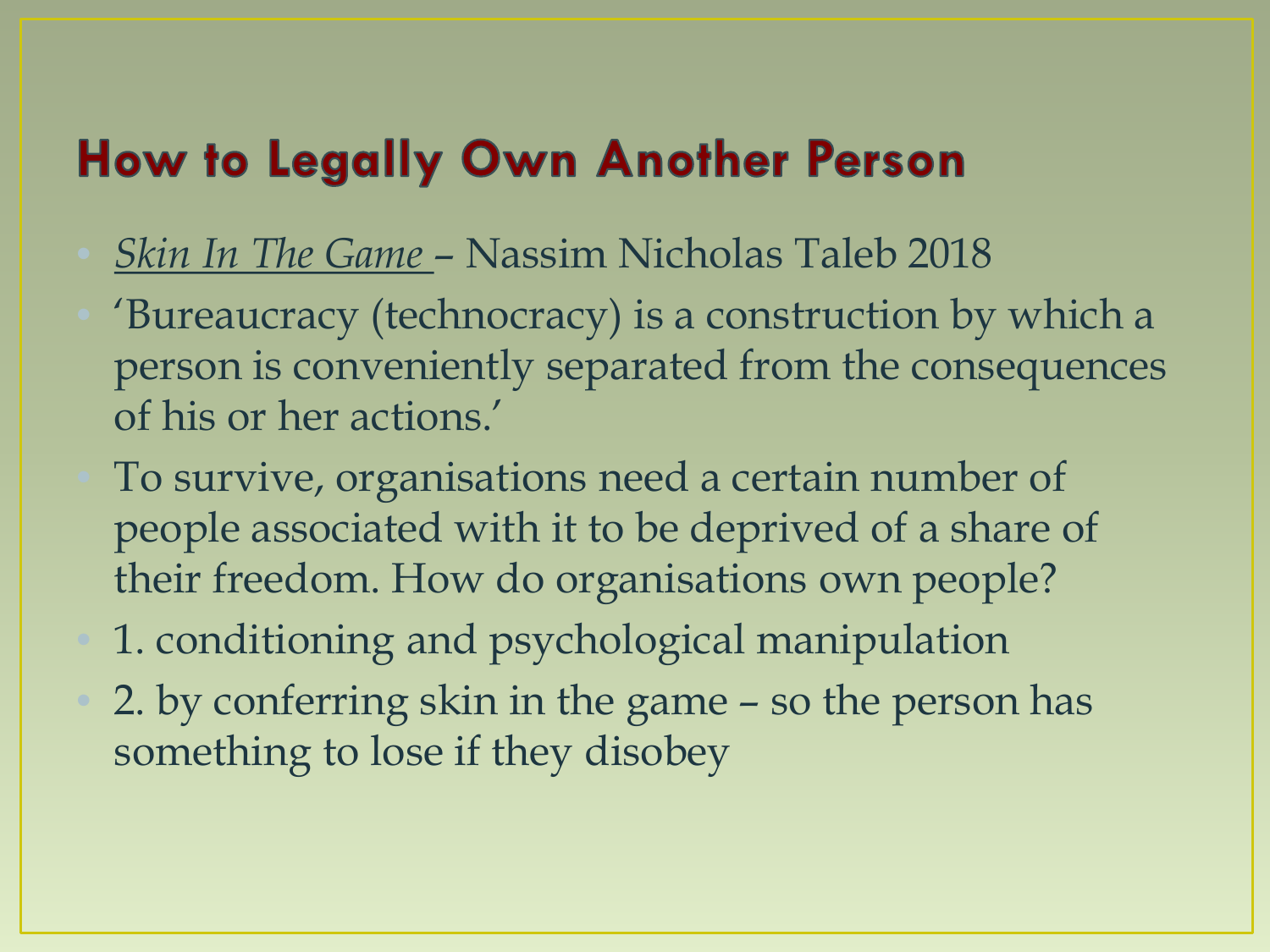#### **How to Legally Own Another Person**

- 'Someone who had been employed for a while is giving you a strong evidence of submission'
- 'What matters is not what a person has or does not have; it is what he or she is afraid of losing'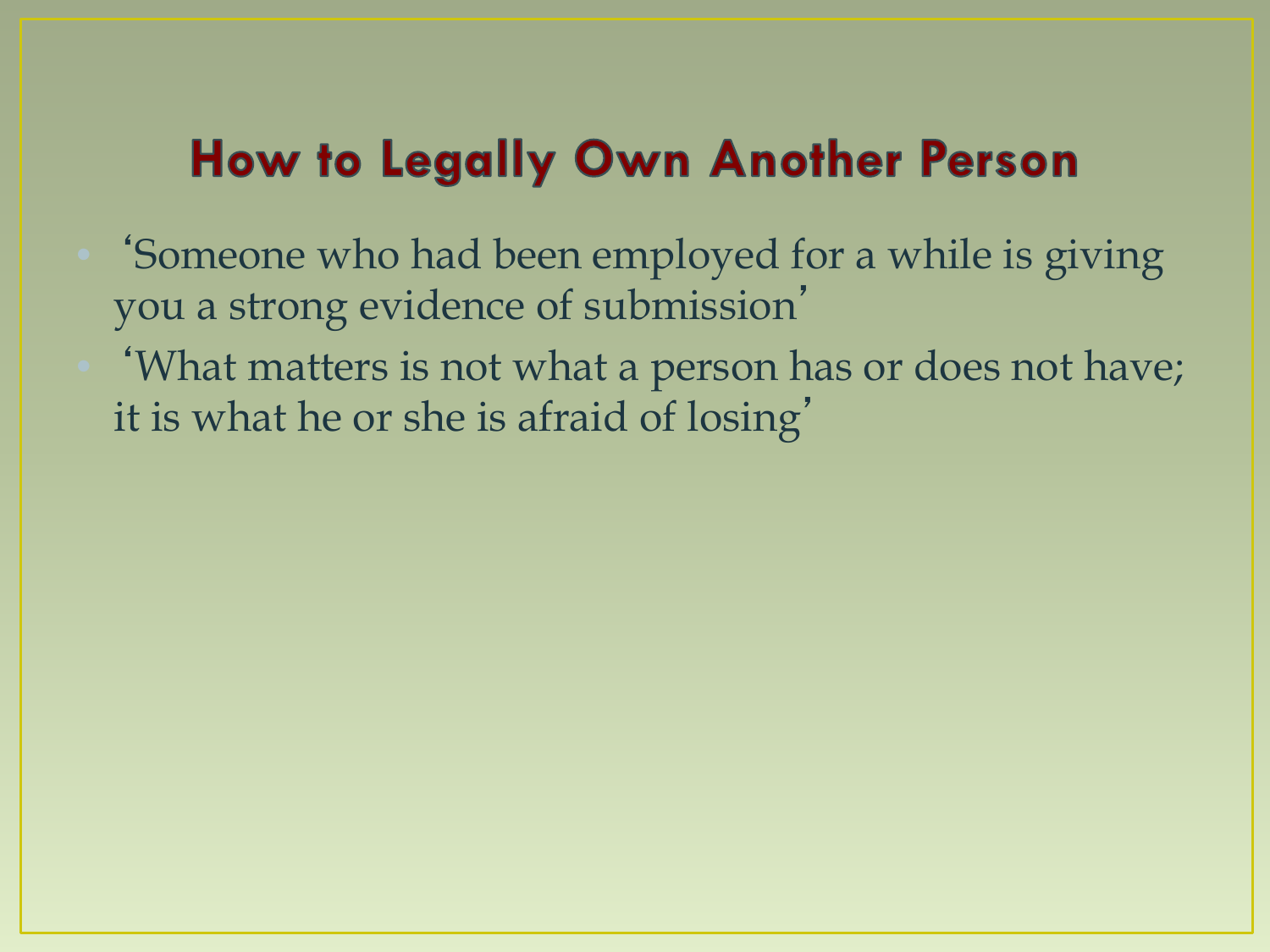## **Roger's Rants**

- Options for managing training requirements
- 1. Submit
- 2. Start a 'Whipped Dog' 12 step program
- 3. Coordinate a plan to change the technocracy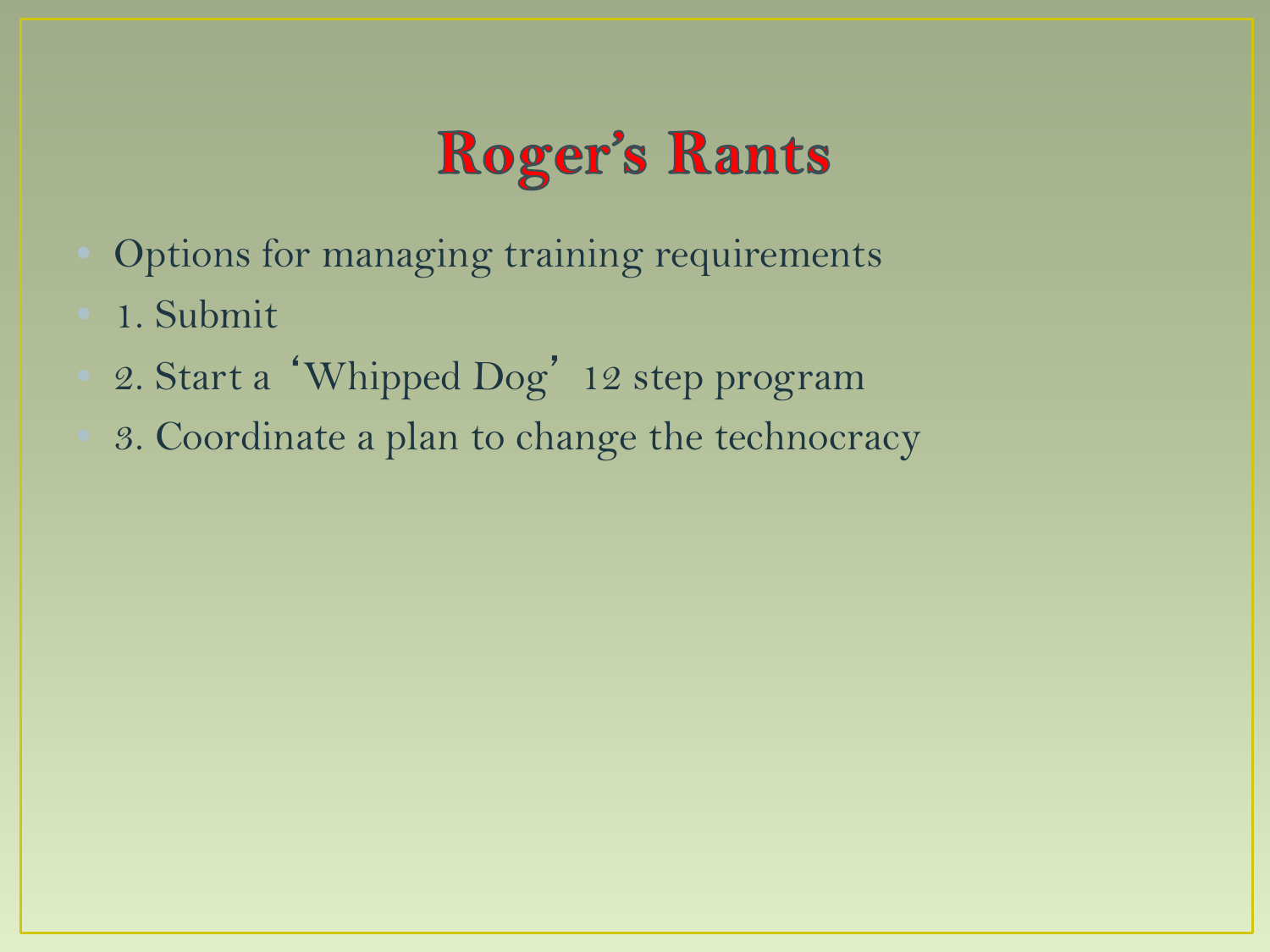#### **Why We Make Sacrifices**

- **A psychological perspective of submission to training**
- 12 Rules for Life Jordan Peterson
- Rule 7 Pursue what is meaningful
- The curse of work means delay of gratification
- The ancients articulated the discovery of time
- That is; if we behave well now, rewards may come in the future
- This allowed society to be organised and motivated the social contract
- Sacrifice now to gain later.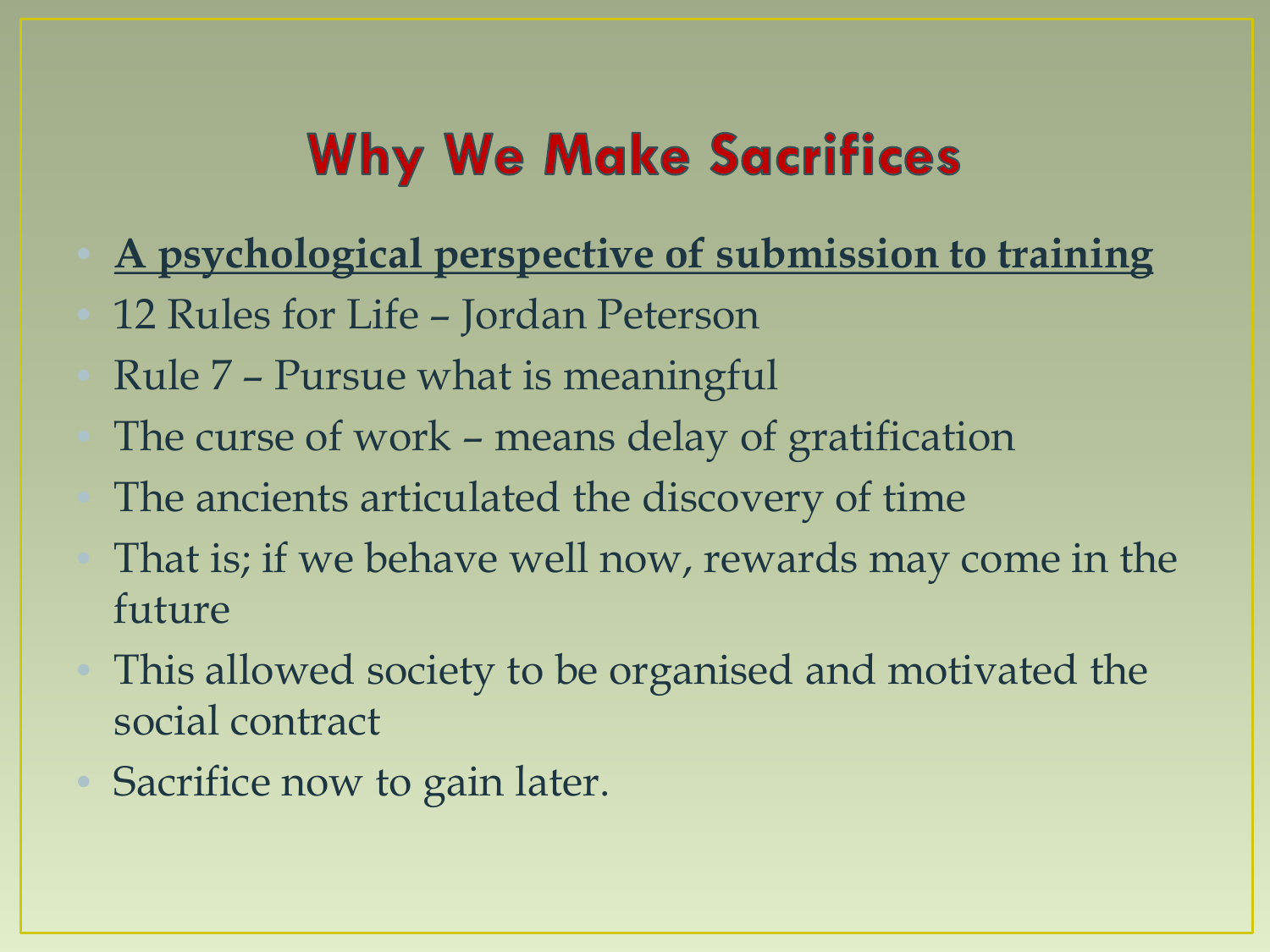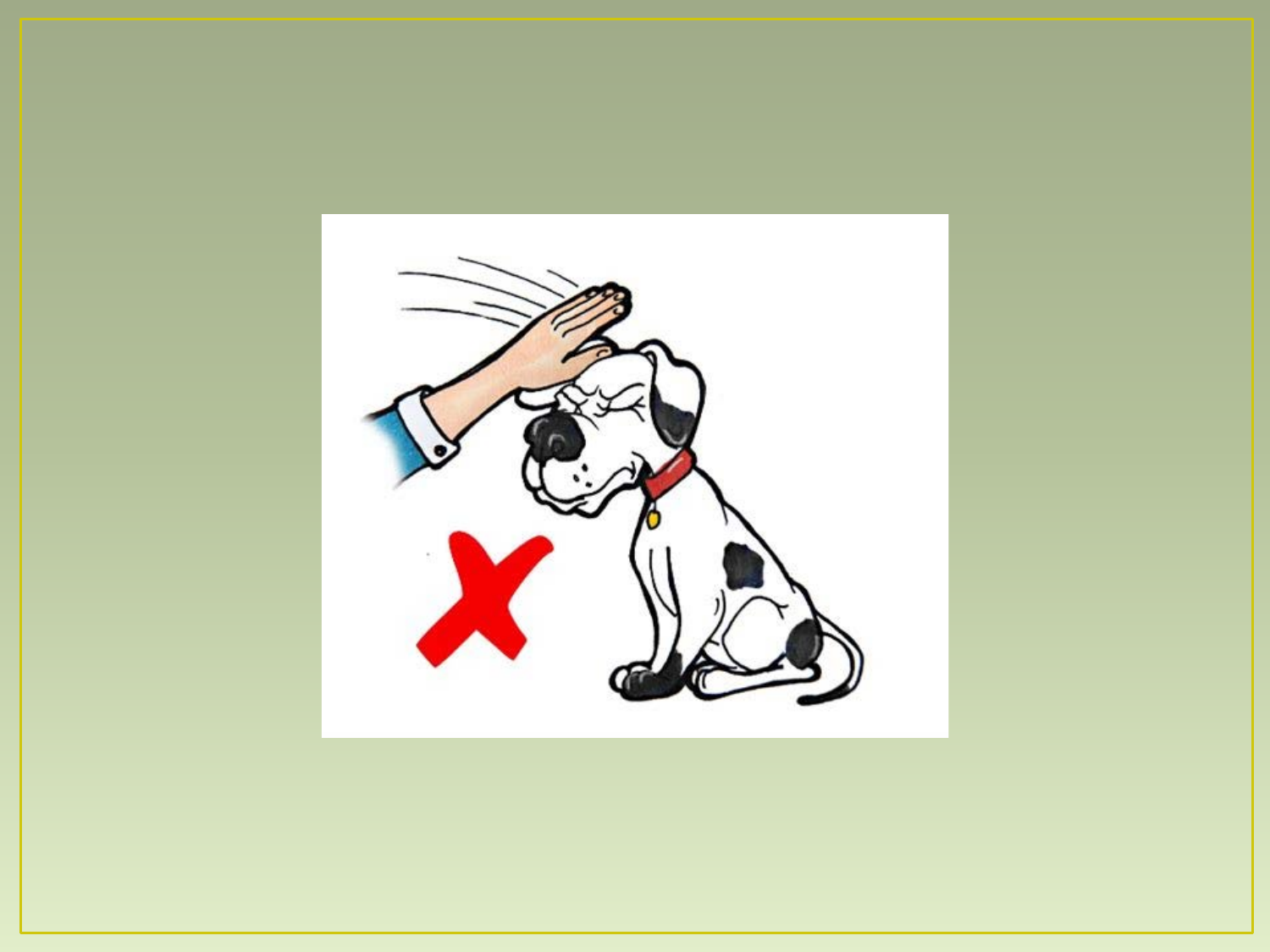